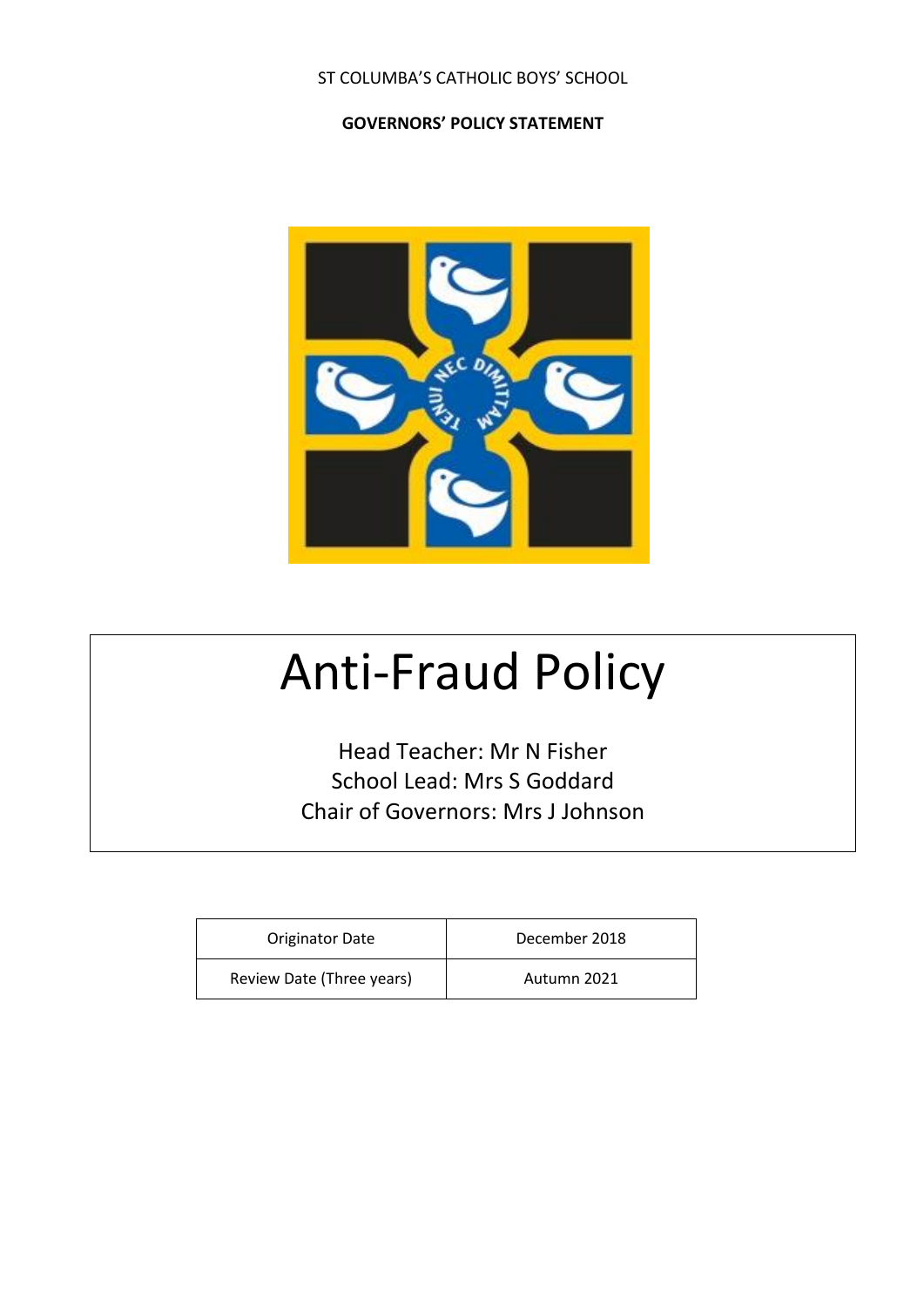All schools are expected to have an Anti-Fraud Policy to ensure that fraud is eliminated and procedures are in place for dealing with the risk of significant fraud or corruption.

St Columba's Catholic Boys' School is an honest and ethical institution. All members of the St Columba's Catholic Boys' School community are required to act honestly and with integrity at all times to safeguard public resources they are responsible for. Staff involved in impropriety of any kind will be subject to disciplinary action, including prosecution if appropriate. The school treats attempted fraud as seriously as accomplished fraud.

Fraud is:

- o Theft Dishonestly appropriating property which can include the misuse or removal of funds, assets or cash
- $\circ$  False Accounting Dishonestly destroying, defacing, concealing or falsifying accounts, records or documents required for any accounting purpose with a view to personal gain
- $\circ$  Bribery and Corruption offering, giving or soliciting or accepting an inducement or reward that may influence any actions taken
- $\circ$  Deception obtaining property or pecuniary advantage by deception
- $\circ$  Collusion any case in which someone invites, instigates aids and abets

#### **Outcomes**

- o To create a culture which deters fraudulent activity
- o To encourage the detection and prevention of fraudulent activity

#### **Procedures**

- $\circ$  All employees are made fully aware of the school's expectations regarding standards of personal conduct
- o There are effective systems of internal financial and management control
- $\circ$  There is a publicised formal statement of procedure to be followed by employees who have a suspicion of, or concern about, possible or actual malpractice within the school
- o Opportunities for fraud exist in many aspects of the school's activities and all members of the St Columba's Catholic Boys' School community\* do therefore need to be vigilant. The fraud response plan sets out the schools procedures to be followed if fraud is reported or discovered

#### **Key Roles**

- o Overall responsibility for managing risk of fraud has been delegated to the Business Manager
- $\circ$  All members of the community promote a culture which encourages the prevention of fraud
- o The Head Teacher (Accounting Officer) is responsible for establishing and maintaining a sound system of internal control
- $\circ$  All managers are responsible for internal control within their area of responsibility
- $\circ$  The Responsible Officer is responsible for delivering an opinion to the Accounting Officer on the adequacy of arrangements for managing the risk of fraud and ensuring that there is an anti-fraud culture.
- o Members of the Governing Body are responsible for ensuring that an adequate system of internal control exists within their area of responsibility and that controls operate effectively
- o The school's Finance Audit and Personnel Committee ensure there is a sound system of internal control

#### **Related Documents**

o Whistleblowing Policy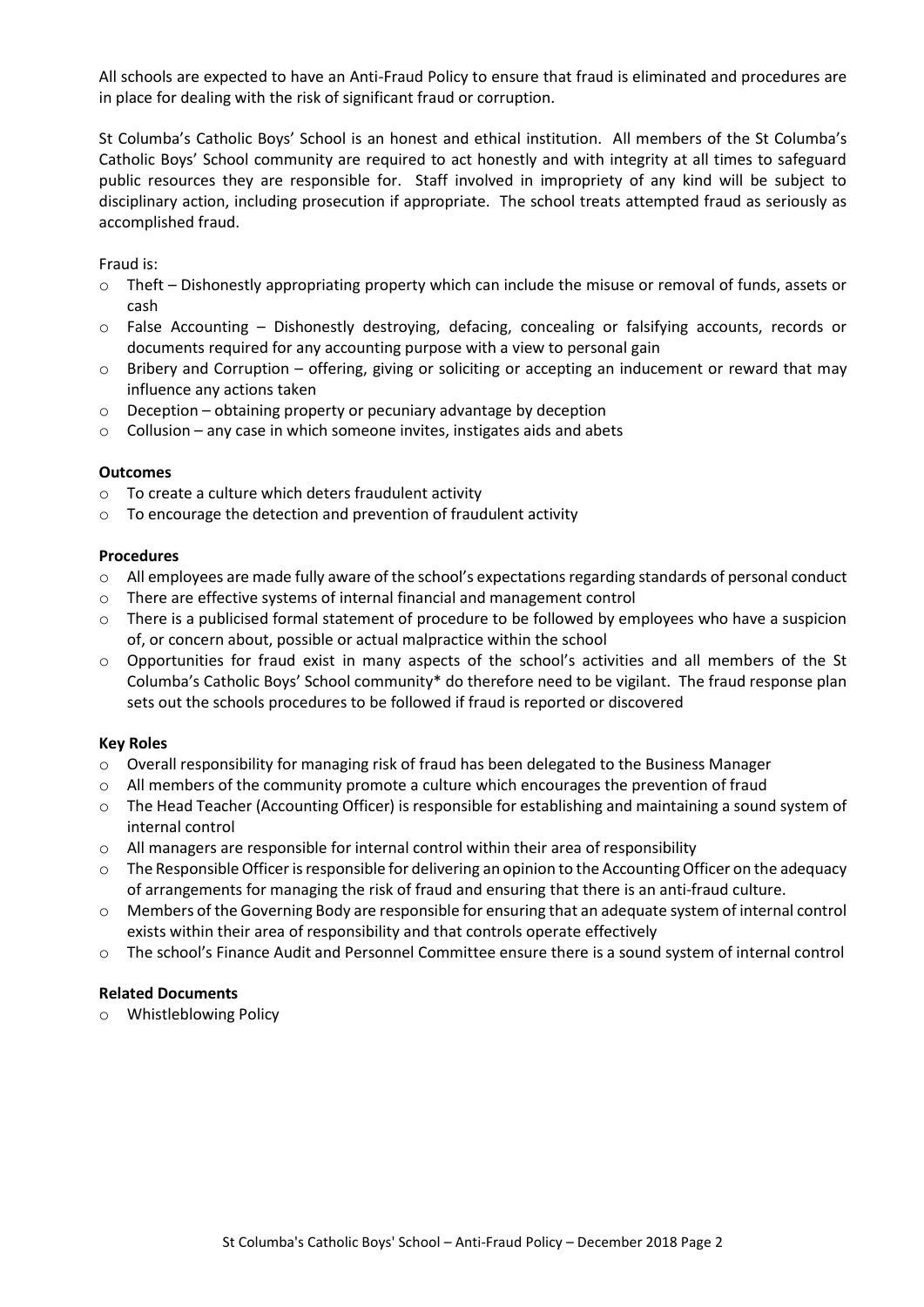## **St Columba's Catholic Boys' School Anti-fraud policy appendices**

## **Appendix 1**

Personal conduct – all employees are made fully aware of the school's expectations regarding standards of personal conduct.

To help ensure that all employees are fully aware of the school's expectations appropriate guidance is provided by the following key statements:

- All members of the St Columba's Catholic Boys' School community\* are bound by these regulations. Refusal to observe them will be grounds for disciplinary action.
- All members of the St Columba's Catholic Boys' School community must at all times conduct financial affairs in an ethical manner.
- All members of the St Columba's Catholic Boys' School community are responsible for disclosing any personal, financial or beneficial interest in any transaction with respect to the school or its related companies, minority interest companies and trading areas.
- All members of the St Columba's Catholic Boys' School community who are responsible for placing an order with a supplier (whether a contractor or not) with whom she/he has a personal interest must disclose this to the Head Teacher or the Business Manager.
- All members of the St Columba's Catholic Boys' School community must never use their office or employment for personal gain and must at all times act in good faith with regard to the school's interests.

\*All members of the St Columba's Catholic Boys' School community = all employees, staff, students, parents and Governors. These can be paid or unpaid members of the community. This includes prospective parents, contractors or agents and their employers.

## **Appendix 2**

There are effective systems of internal financial and management control. The Head Teacher (Accounting Officer) is responsible for establishing and maintaining a sound system of internal control. Operational systems aim to minimise the incidence of fraud, limit its impact and ensure its prompt detection. These systems and controls include:

- Budgetary control designed to identify fraud which results in shortfalls in income or overspendings against expenditure.
- Organisational control separation of duties, internal check and staff supervision.
- Personnel policies setting the culture and deterring fraud. Reducing the risk of employing dishonest staff by checking information supplied by employees and references obtained during the course of the recruitment process, including CRB checks.

The school has a Resources Committee and an independent Responsible Officer function which provides advice to management in respect of control matters and which conducts a cyclical programme of reviews of the adequacy and effectiveness of the systems which have been put in place.

#### **Appendix 3**

There is a publicised formal statement of procedure to be followed by employees who have a suspicion of, or concern about, possible or actual malpractice within the school.

All members of the St Columba's Catholic Boys' School community are able to report suspicions of fraud by following the school's Whistleblowing policy. All matters will be dealt with in confidence and in strict accordance with the terms of the Public Interest Disclosure Act (1998). Vigorous and prompt investigations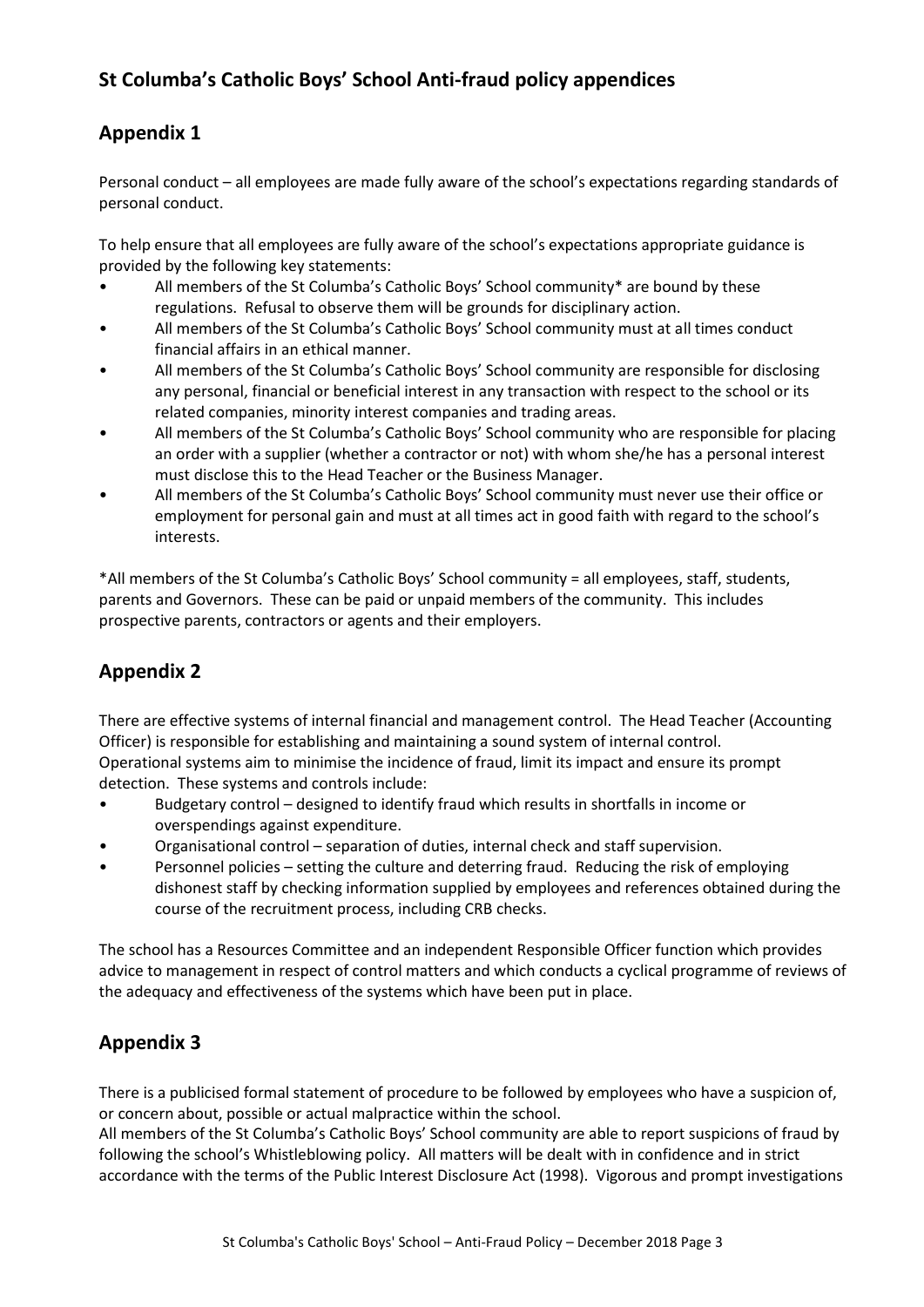will be carried out into all cases of actual or suspected fraud discovered or reported. (See Fraud Response Plan – Appendix 4).

#### **Appendix 4**

Opportunities for fraud exist in many aspects of the school's activities and all members of the St Columba's Catholic Boys' School community do therefore need to be vigilant.

The fraud response plan sets out the schools procedures to be followed if fraud is reported or discovered.

The following are examples of areas where there may be particular opportunities for fraud:

- The use of a false address in order to secure admission to the school.
- Incorrect information used to obtain free school meals.
- Inaccurate or false information used to secure employment with the school or one of its contractors.
- Delay or refusal to pay for school meals taken.
- Removal of school resources for personal use.
- Submission for payment of false invoices.
- Manipulation of data or information to present a false impression.

The fraud response plan acts as a checklist of actions and a guide to follow in the event of fraud being suspected.

Any member of the school community who uncovers or suspects any fraud within or upon the school must report it immediately to a senior member of staff or a director. Failure to do so may constitute a disciplinary issue.

The senior member of staff or governor to whom the concern is reported should raise it immediately with the Head Teacher who will decide whether to report to the Chair of Governors and the Responsible Officer.

The Head Teacher will assess the risk to the school and identify a lead officer to manage the investigation of the suspected fraud, the collation of evidence and damage limitation. The Head Teacher will also advise on whether an outside agency should be involved.

Within six hours the lead officer will determine immediate action to be taken to prevent further fraud and to recover any losses. This may include, for example:

- Decision to withhold offer of a school place.
- Decision to temporarily suspend all payments until systems can be confirmed as secure.
- Decision to suspend a member of staff (in discussion with the Head Teacher).

Within forty eight hours a full investigation should have taken place and been reported to the Head Teacher or the Chair of Governors. The Head Teacher or the Chair of Governors will determine the course of action to take.

The Head Teacher, in discussion with the Responsible Officer, will evaluate the events which led to the suspected or actual fraud to occur and ensure that preventative action is taken where necessary.

If evidence of a fraud is forthcoming, the Head Teacher will inform the Education and Skills Funding Agency as required by the funding agreement and consider whether to refer to the police or to lawyers.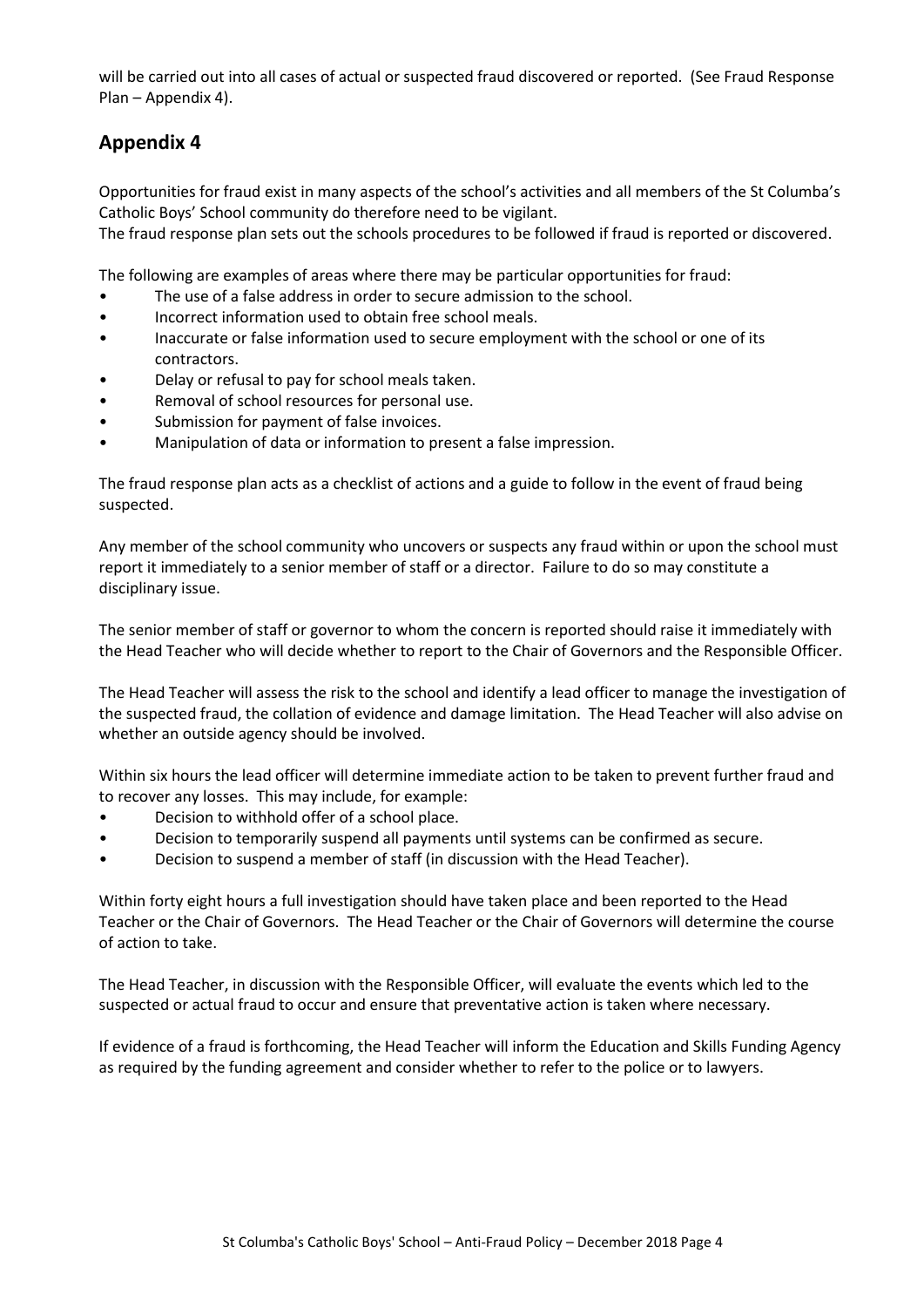# **Appendix 5**

Overall responsibility for managing risk or fraud has been delegated to the Business Manager.

The responsibilities of the Business Manager therefore include:

- Developing a fraud risk profile and undertaking a regular review of the fraud risks in the organisation.
- Establishing an effective fraud response plan.
- Designing an effective control environment to prevent fraud.
- Establishing appropriate mechanisms for reporting fraud risk issues, reporting significant incidents of fraud to the Accounting Officer, external reporting in compliance with Company Law, Accounting Standards and Charity Commission expectations, co-ordinating assurances about the effectiveness of anti-fraud policies to support the Statement of Internal Control.
- Liaising with the Governing Body on issues of fraud prevention, detection and management.
- Ensuring that all members of the school community are aware of the anti-fraud policy and know what their responsibilities are in relation to combating fraud.
- Ensuring that appropriate anti-fraud training and development opportunities are available to appropriate staff.
- Ensuring that vigorous and prompt investigations are carried out if fraud occurs or is suspected.
- Taking appropriate legal action and/or disciplinary action against perpetrators of fraud, staff who fail to report fraud and line managers where lack of supervision has contributed to an incident of fraud.
- Taking appropriate action to recover assets.
- Taking appropriate action to minimise the risk of similar frauds occurring in the future.

#### **Appendix 6**

All members of the St Columba's Catholic Boys' School community promote a culture which encourages the prevention of fraud.

Every member of staff is responsible for:

- Acting with propriety in the use of official resources and the handling and use of public funds whether they are involved with cash or payment systems, receipts or dealing with suppliers or the school's decision making bodies.
- Conducting themselves in accordance with the seven principles of public life set out in the first report of the Nolan Committee "Standards in Public Life." These are selflessness, integrity, objectivity, accountability, openness, honesty and leadership.
- Being alert to the possibility that unusual events or transactions could be indicators of fraud.
- Reporting details immediately it they suspect that a fraud has been committed or see any suspicious acts or events.
- Cooperating fully with whoever is conducting internal checks or reviews of fraud investigations.

Members of the Governing Body are responsible for:

- Abiding by the school's policies and regulations and the guidance on Codes of Practice for Board Members of Public Bodies.
- Being alert to the possibility that unusual events or transactions could be indicators of fraud.
- Reporting details immediately if they suspect that a fraud has been committed or see any suspicious acts or events.
- Cooperating fully with whoever is conducting internal checks or reviews of fraud investigations.

In addition the Chair of Governors is responsible for ensuring that an adequate system of internal control exists and that these controls operate effectively.